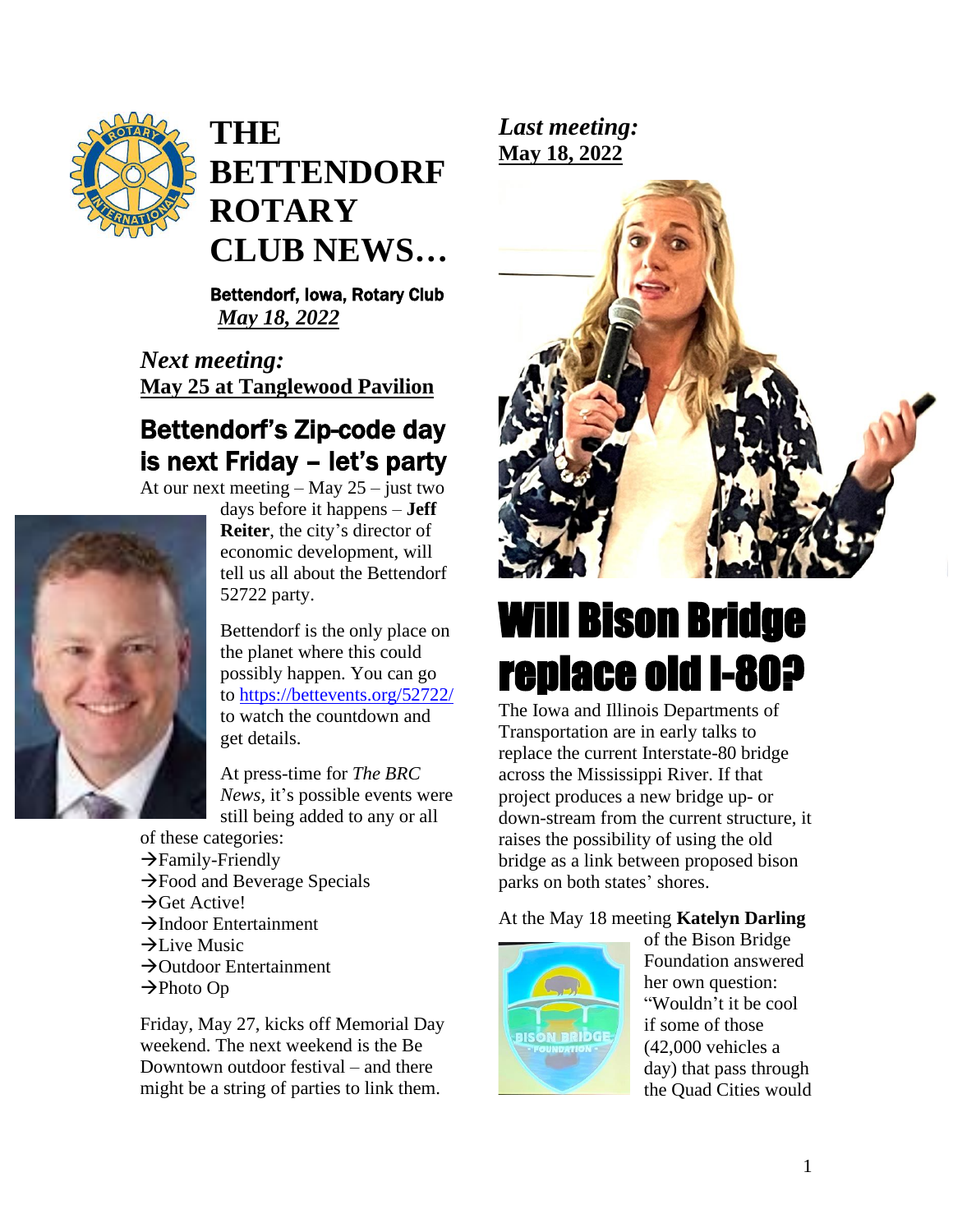stop?" The Bison Bridge would be a reason for them to do that, she said.

To more fully develop that idea, she shared such information as this:

 $\rightarrow$ The bridge linking the proposed habitats in Iowa and Illinois for a small herd of 8-10 bison would be "the longest wildlife bridge in the world." They would comprise about 100 acres of grazing land.



 $\rightarrow$ Besides being a bison pathway, the bridge would accommodate cyclists, walkers and runners, giving them access to an educational center / meeting venue in mid-river. Running and Bicycle clubs could incorporate it into their cross-river races. The education center would inform visitors about bison, the Mississippi River and Quad-City history and other attractions.

 $\rightarrow$ No tax money would be required – private donations would pay for remodeling and maintaining the bridge and caring for the bison; one donor has given \$4 million so far.

The Illinois DOT, which is in charge of the I-80 bridge project, is accepting public comment until May 25 – and Katelyn urged those who like the idea to visit<https://bisonbridge.org/> and click on "Show Your Support."

# Announcements…

➔**Red Badge meeting:** New members

can learn more about Bettendorf Rotary and Rotary International – and remove the red sticker from their name badge – at the meeting scheduled for 6 p.m. Tuesday, June 14, at the meeting



room downstairs from the chapel at Tanglewood Pavilion.

#### ➔**Changes coming soon:** The new

Rotary year changes on July  $1 -$  and **Brian Goerdt**  will take the gavel hand-off from current **President Larry Thein**. That leaves a vacancy on the BRC Board, which – Larry announced – would be filled by **Mary Macomber Schmidt**. While she is still fairly new to BRC membership, Mary has extensive experience serving on, and working with,



governing boards, Larry said. She also has about 15 years of service with Rotary, she told us, before joining *the*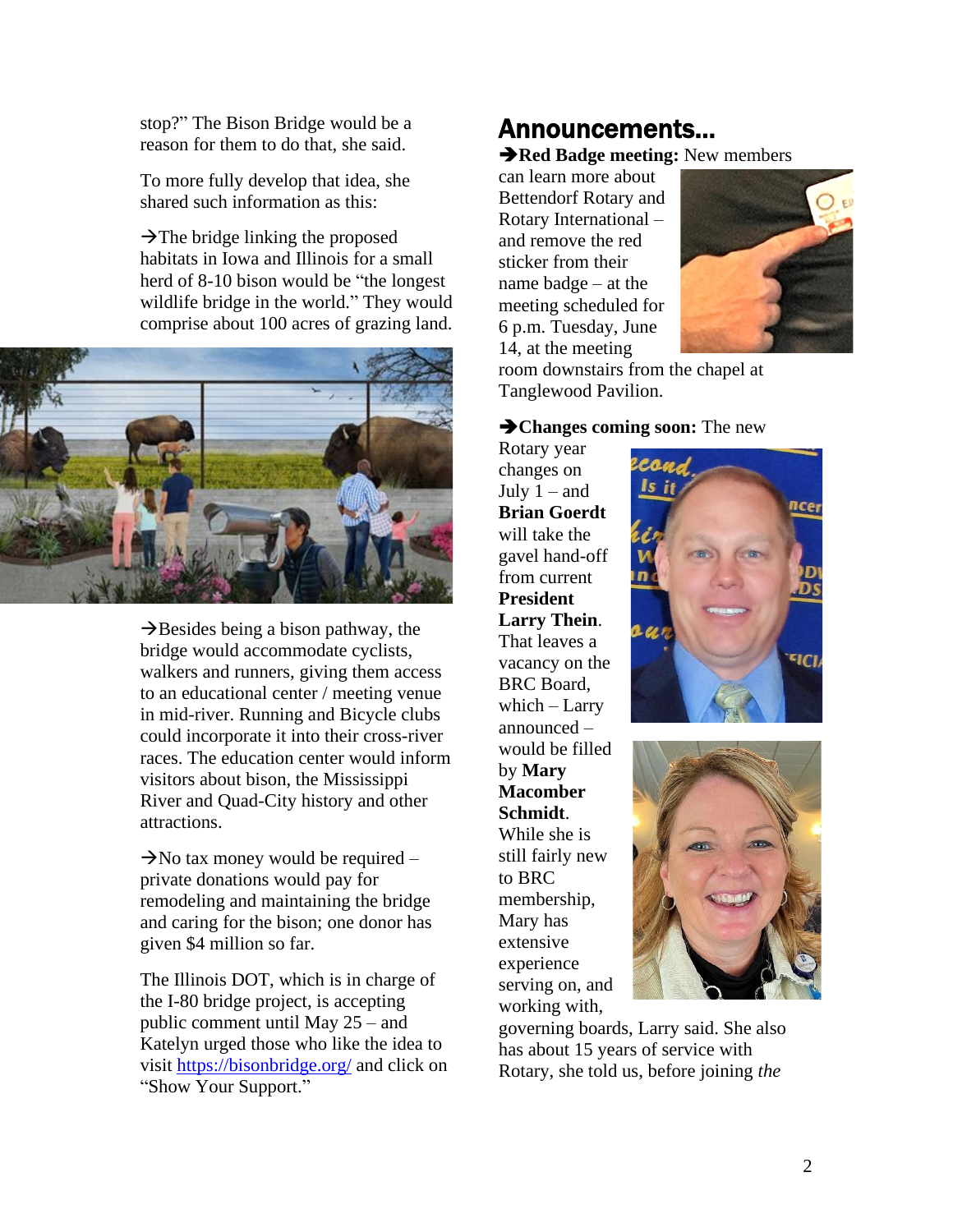*best Rotary club*. Her husband, Brian, is Bettendorf's public works director.

➔**LobsterFest:** "It's 24 days to 'game day' (LobsterFest), **Larry** reminded us – and he turned to BRC's about-to-become new Board member, to make an appeal.



**Mary** held up two wine bottles and said, "We need at least 60 bottles, priced at \$15 or more, for the Wine Pull." She asked members to raise their hands – and with a show of fingers indicate how many wine bottles they will bring. It didn't take long for the count to pass 60. Members can bring their wine bottles – someone shouted, "Unopened!" – to next week's meeting.

As a reminder, here are this year's LobsterFest sponsors. When you see any of them – and they won't be hard to find, since so many are in the room each week – thank them for their support of the event… which fund's Bettendorf Rotary Charitable Grants to QC non-profit organizations. Our sponsors:

#### **Presenting Sponsors**

Abbey Carpet Gallery – **Bill Daley** TBK Bank – **John DeDoncker**

**Gold Sponsors** Build To Suit – **Paul Boffeli** Focus Development – **Kevin Koellner** RJS & Associates – **Dick Schillig** Ron's Toy Box/Duck Creek Tire – **Ron Crist** Valley Construction – Mark Carlson Hy-Vee – Tim Cernin, store manager

#### **Silver Sponsors**

Ascentra Credit Union – **Jennifer Naeve** Edward Jones ~ Tim Lane – **Tim Lane Peggy Schneden** The Boeye Real Estate Team – **Brad Boeye** Point Builders – **Scott Naumann** Blaze Restoration – **Mike Simons** BankORION – **Dean Kraus**/Aleshia American Bank – **Brock Biggerstaff** Doland Jewelers – **Will Doland** ALM Positioners – **Mark Ross** IMEG – **Eric Reinsch** Unity Point Foundation – **Mary Macumber-Schmidt** Brian Schmidt & Mary Macumber Schmidt – **Mary Macumber-Schmidt** Goosehead Insurance ~ Larry Thein – **Larry Thein** and **Matt Sturdevant** Thomas W Olson, DDS Family Dentistry – **Dr. Tom Olson** Arena Computer Consulting – **Brian Goerdt** Grace Engineering Gallagher, Millage & Gallagher – **Robert Gallagher Jr** TAG – **Mike Vondran** State Farm - Marty Clifton – **Marty Clifton**

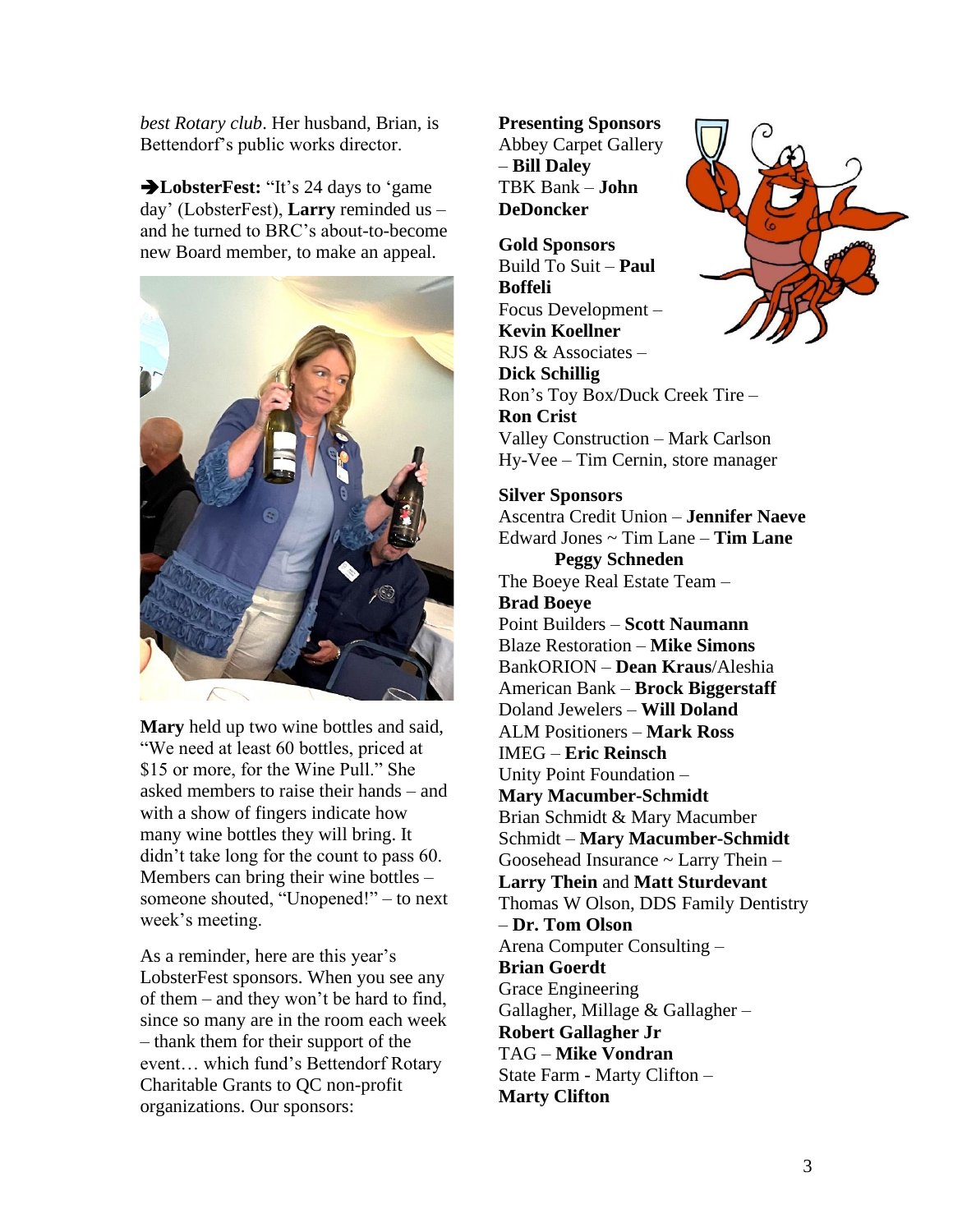CSTechnologies – Bruce Duling Realty ONE Group – **Mike Ingleby** Ferrell's – **Dan Harvey** Steve's Mirror and Glass – **Jerry Felsing** Werner Restoration Services – **Brent Werner** Meridian Title – **Monica Kruse** Central Scott Telephone – Donn Wilmott UBS Financial Services ~ Kevin Kraft – Kevin Kraft Weerts Funeral Home – **Renalda Samolitis**



**Bronze Sponsors** State Farm ~ **Tracy** Wachel Naab – **Tracy Naab** Russell – **Lee Marbach / Melissa Pepper** Windmiller Design Build LLC – **Craig Windmiller** Califf & Harper, Attorneys at Law –

**Frank Mitvalsky** David Franks, Attorney at Law – **David Franks** Legat Architects – **Maria Osterberg** Sharon & Brad Sarver – **Sharon Sarver** Fortress Bank **– Jennifer Garlach / Keith Worner** Senior Star at Elmore Place – **Annette Martinez**

➔**Dictionaries for 4th, 5th graders:** At last week's meeting 17 members volunteered to hand out a personal dictionary to each  $4<sup>th</sup>$  grader in Bettendorf – and this year,  $5<sup>th</sup>$  graders, too, because of the Covid-19 shutdown, **Brian Strusz**  said. Seven more volunteers are needed, he added, and the list quickly filled up. Kids get their dictionary next week, he added – just go to the school office, and the staff will direct you to the classroom.



➔**"5:01 Club":** The Social Gatherings Committee kicks off the first monthly "meeting" of the  $5:01$  Club – on Thursday, May 26 – when members can get together just for a good time together.

The 5:01 Club will converge on a different Bettendorf establishment the 4<sup>th</sup> Thursday of each month. Next week's first meeting will be at Crawford Brew Works, 3659 Devils Glen Road.

➔**Spring cleaning update:** Community Service chair **Mike Ingleby** reported that **Joe Campion** and **Mike Simons** made up the crew that made short work of two cleanup targets last week: Since **Dean Kraus** is still recovering from surgery, they cleaned up what winter left in his yard. And, after learning at last week's meeting that a Habitat for Humanity house had been the target of a graffiti attack, they cleaned that up too.

Mike Ingleby didn't announce any new spring cleaning this week – but if you have gardening tools and want to help on a future work crew, contact him: 563- 340-7739 or [mikeingleby@aol.com.](mailto:mikeingleby@aol.com)

➔**Youth Exchange host families: Harry Coin** said two more families from the Pleasant Valley school district are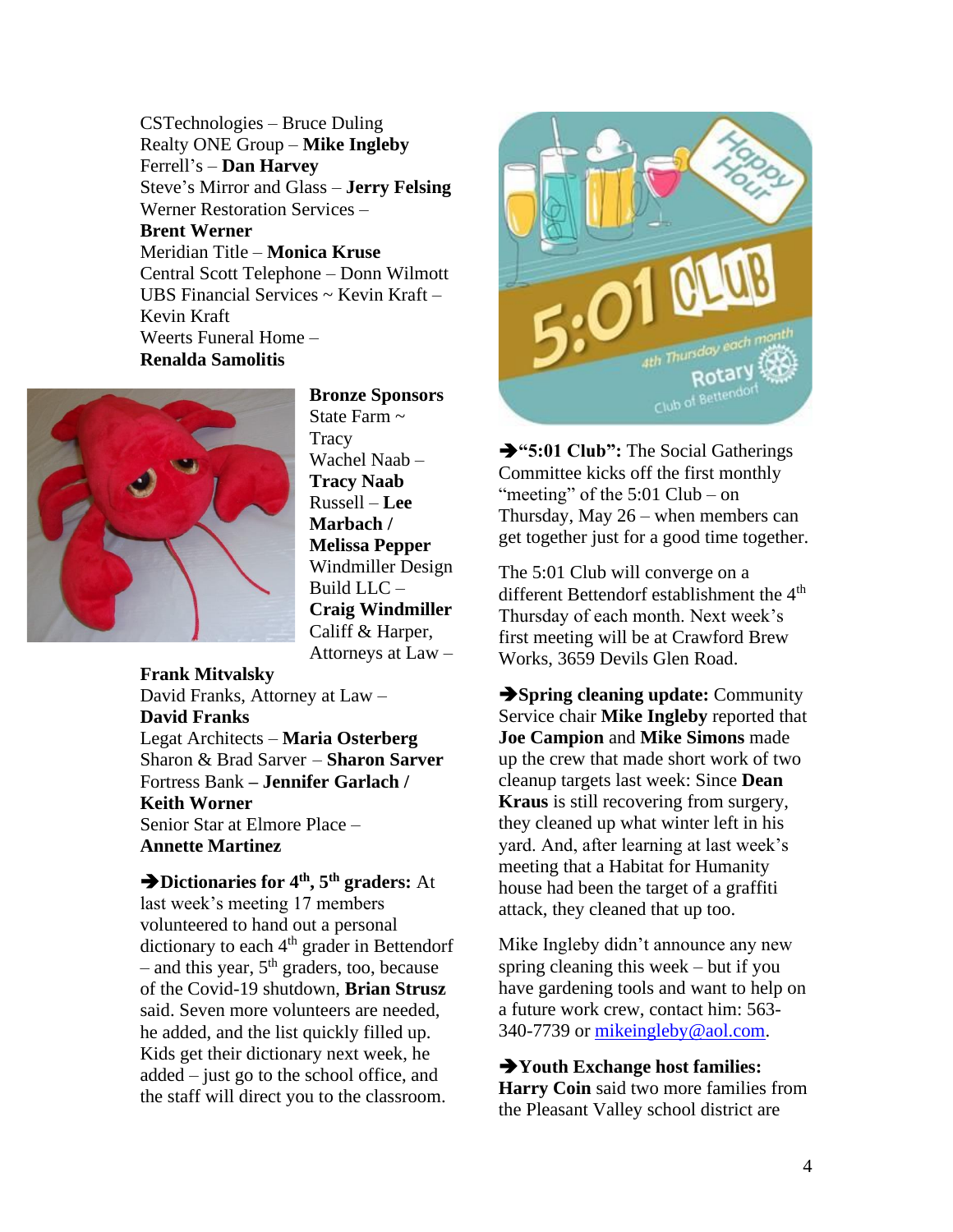needed to host this year's Rotary Youth Exchange student – a European girl who has finished her junior year and will attend PVHS as a senior. Host families are needed for only three of the months she'll be in Bettendorf.

To learn more, Harry provided extensive information in last week's newsletter. And if you have further questions, contact him: 563-650-7800 or [hgcoin@gmail.com.](mailto:hgcoin@gmail.com) There's more information at this District 6000 site: [https://rotary6000.org/sitepage/rotary](https://rotary6000.org/sitepage/rotary-youth-exchange/rotary-youth-exchange)[youth-exchange/rotary-youth-exchange.](https://rotary6000.org/sitepage/rotary-youth-exchange/rotary-youth-exchange)

**[Have an announcement? To make sure it's complete, by Wednesday noon please send an email to Editor Fred – [fred.anderson.1144@gmail.com](mailto:fred.anderson.1144@gmail.com) – and include Who you are… What your announcement is… When it's happening… Why someone should go… and How to get there. Thanks.]**

# BRC Happy \$\$ Plus…



Asking members to toss the usual amount on the tables, **President Larry Thein**  took the microphone around the room so we could learn about each

other's news: **Larry** – his son was chosen the first recipient of a \$1,000 college scholarship named for an area baseball umpire… **Dean Kraus** – \$\$ to thank **Joe Campion** and **Mike Simons** for their work spring-cleaning his yard… **Decker Ploehn** – rounding up his age since his birthday plus his years as a BRC member (=\$110)… **Joe Pacha** – granddaughter graduated from high school – after earning 12 varsity letters in



three sports… **Sharon Sarver** – claiming her birthday number is too large to round up, she promoted the Bettendorf Public Library's Summer Concert Series every Thursday at Faye's Field beginning June 2 with Doggin' Out… **Tim Lane** – updating the heart transplant for his wife's former student – now in surgery – and his daughter delivered the heart to be transplanted – asking for prayers… **Mayor Bob Gallagher** – delivered dictionaries to three classes of 5<sup>th</sup> graders… **Shelly Naumann** – took daughter Natalie to U of I Hospital to try a new medication [prayers would be a good idea here, too…].

# The meeting opened…

After the bell sounded, **President Larry Thein** called the meeting to order and introduced our guest speaker. Larry asked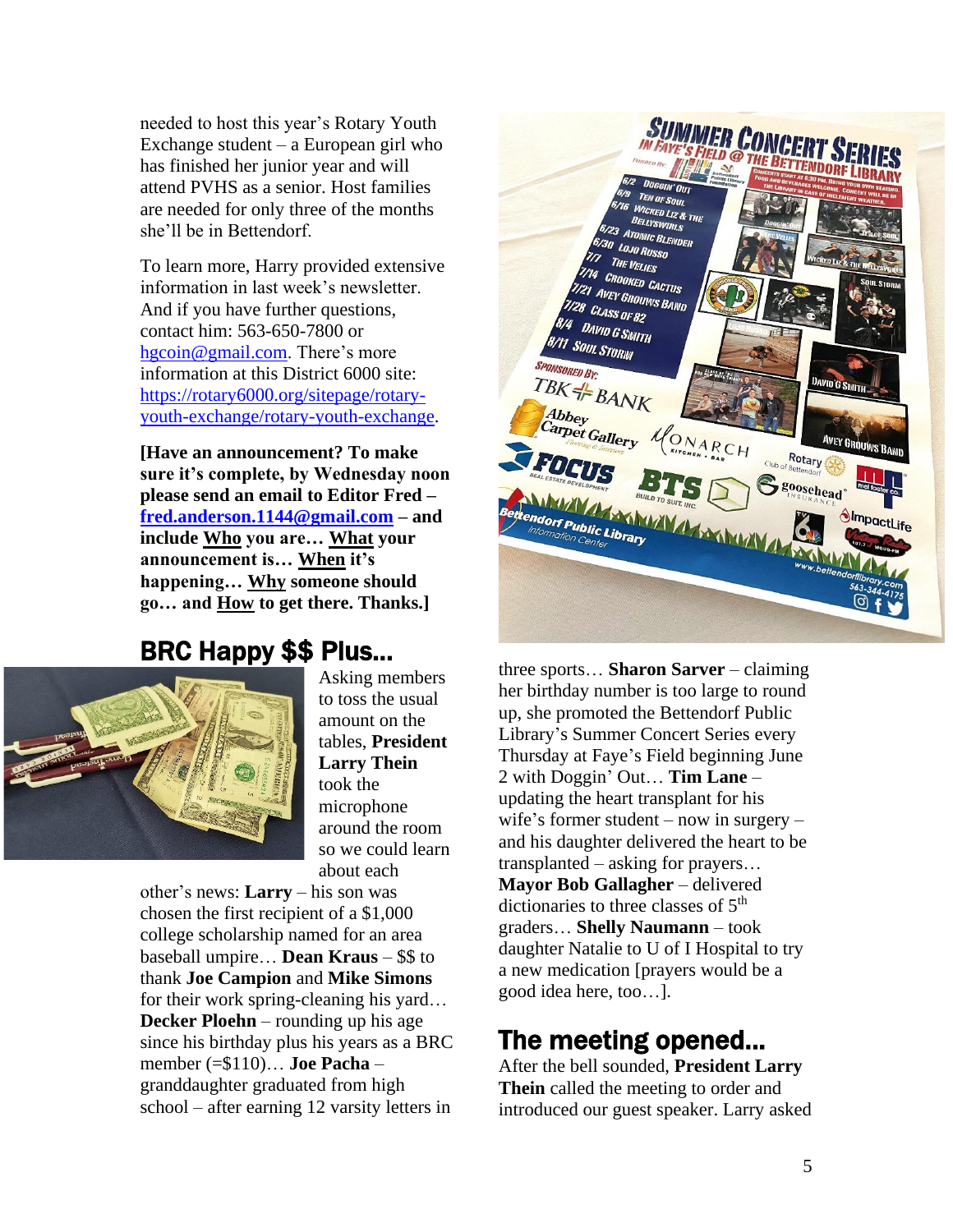**Daryn Smith** to lead the recitation of "The 4-Way Test." **Tom Howard** led the singing of the patriotic song, "This Is My Country." **Dean Kraus** – returning after recovering from surgery – Good news, Dean! – led the Pledge of Allegiance.

**Larry** led the Moment of Silence, during which **Tim Lane** asked support for his wife's former student who is having a heart transplant; **Maria Osterberg** asked for support for an ill 6-year-old; **S.K. Nanda** asked for support for our troops; and Larry asked us to give support to **Monica Kruse**, who broke her ankle.

#### **Club Secretary Shelly Naumann**

introduced today's visitors: Pat Engelhaupt and Cathy Rockwell, guests of **Larry Thein**, and Julie Kraus, mother of **Dean Kraus**.

After announcements, **Tom Howard** led singing of two more songs – "A Helping Hand" and "When You're Smiling the Whole World Smiles with You."

## At the end…



 … of the meeting today, **Sharon Sarver** won the drawing for a free make-up from among the names of members who shared their news in today's installment of "BRC Happy \$\$ Plus."

#### To join BRC meetings via ZOOM…

**[https://us02web.zoom.us/j/8611497249](https://us02web.zoom.us/j/86114972491?pwd=c3RZdm5qL01EckFWZzFrSjZkZ01ZZz09) [1?pwd=c3RZdm5qL01EckFWZzFrSj](https://us02web.zoom.us/j/86114972491?pwd=c3RZdm5qL01EckFWZzFrSjZkZ01ZZz09) [ZkZ01ZZz09](https://us02web.zoom.us/j/86114972491?pwd=c3RZdm5qL01EckFWZzFrSjZkZ01ZZz09) Meeting ID: 861 1497 2491 Passcode: 816180**

#### Upcoming meetings & more…

Meeting programs thanks to Program Chair **Scott Naumann, 563-505-7953; [scottnaumann@msn.com:](mailto:scottnaumann@msn.com)**



**May 25:**  Katelyn

**Thursday, May** 

**26:** The first 5:01 Club gets together at Crawford Brew Works, 3659 Devils Glen Road

**June 4-8:** Rotary International Convention, Houston, Texas; to register: <https://convention.rotary.org/en>

**Saturday, June 11: LobsterFest**

**Tuesday, June 14:** Red Badge meeting, 6 p.m. at the Tanglewood Chapel meeting room

**Wednesday, June 29-Sunday, July 3:**  John Deere Classic, where BRC manages the gallery at Hole No. 1

[**Bettendorf Public Library Summer Concert at Faye's Field**: 6:30 p.m. Thursday, June 2 – Doggin' Out]

#### *BRC News* staff…

**Editor, reporter, photographer:** Fred Anderson **[fred.anderson.1144@gmail.com](mailto:fred.anderson.1144@gmail.com) Correspondent, Website host:**  Shelly Naumann: **[bettendorfrotary@gmail.com](mailto:bettendorfrotary@gmail.com)**

#### For more on Bettendorf Rotary…

**Website: <http://www.bettendorfrotary.com/> Facebook: https://www.facebook.com/ bettendorfrotary**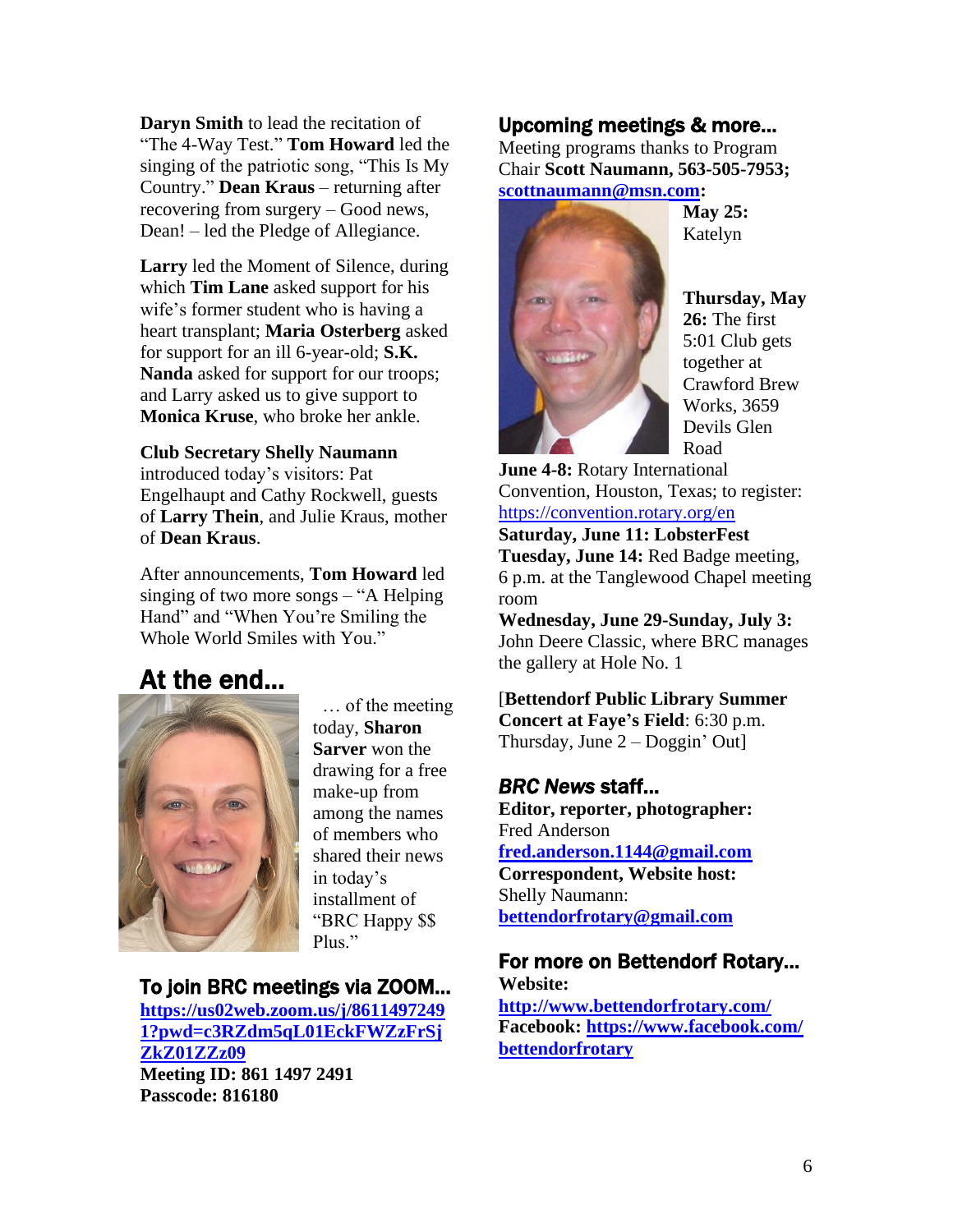

## Make up at another QC club…

*[NOTE: To update any of these listings, please notify the editor; thanks]*  Monday, noon: Davenport – Davenport YMCA Monday, noon: Moline –Trinity Lutheran Church, Moline Monday, 6 p.m.: QC Illinois – Club Room, upstairs, Hy-Vee, 30th Street & 18th Avenue, Rock Island Tuesday, 7:15 a.m.: River Cities – Brothers Restaurant, Rapids City Tuesday, noon: Rock Island – QC Botanical Center **Wednesday, noon: Bettendorf – Tanglewood Hills Pavilion**  Wednesday, 5 p.m.: Mini Meet – Lunardi's Restaurant, Davenport Thursday, 7 a.m.: Iowa Quad Cities – J-Bar, Elmore Avenue, Davenport Thursday, noon: East Moline – Christ United Methodist Church Thursday, noon: Milan – Pinnacle Country Club 2nd and 4th Thursdays, 5:30 p.m.: Twin Rivers Rotary After Hours – Bierstube, Moline Friday, noon: North Scott – Steeplegate Inn, Davenport



## *Rotary elsewhere…*  Rotary District 6000…

#### District 6000 governor…



*The Resources for Inspiration and Special Events (R.I.S.E.) Action Team shares this:*

**If it doesn't open... it's not your door.**

IN ROTARY FELLOWSHIP Alka K Khanolkar | District Governor 2021-22 Rotary District 6000 Email - [akhanolkar6000@gmail.com](mailto:akhanolkar6000@gmail.com) Cell – 319-504-9857

## Minn. club hosts 2-part meeting on 'Building Inclusive Economy'

[NOTE: District 6000 Gov. Khanolkar has agreed to District 5950's request to share the following information.]

The Rotary Club of Edina, Minn., in partnership with the Federal Reserve Bank of Minneapolis and Rotary District 5950, is hosting two meetings entitled, "Building an Inclusive Economy in Minnesota." The first meeting is 11:30 a.m.-1:30 p.m. Thursday, June 2, at Edina Country Club, 5100 Wooddale Ave., Edina, Minn. 55424.

This event is based on an acclaimed 10 part national series entitled "Racism and the Economy," sponsored and hosted by all 12 banks of the Federal Reserve system (see more about that program and all the videos at [https://bit.ly/39Dws8O\)](https://bit.ly/39Dws8O).

The June 2 event will focus on employment, housing, and financial services, and will feature a keynote by